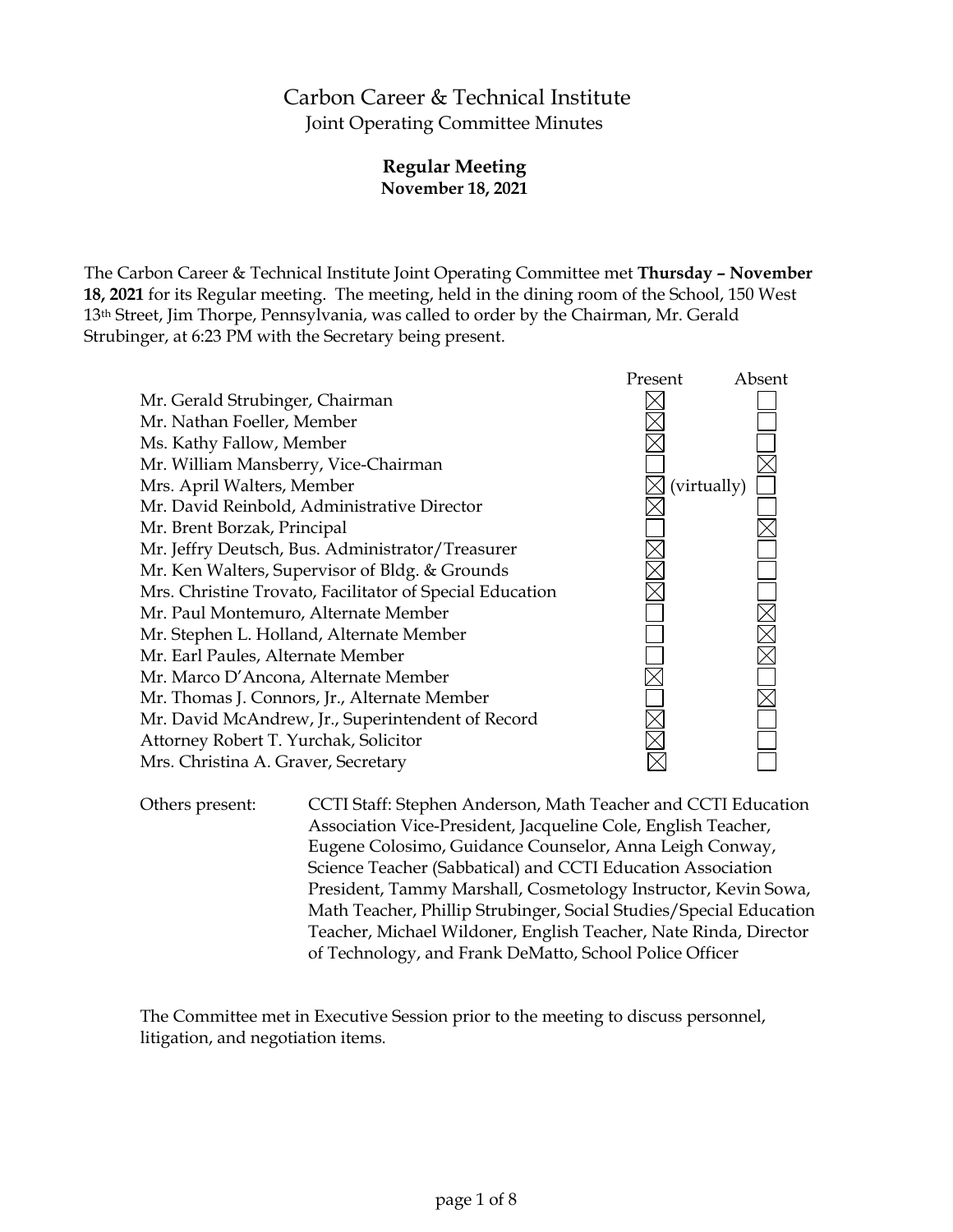#### **Approval of Minutes**

A. MOTION by Ms. Fallow, SECONDED by Mr. Foeller to approve the Minutes of the October 21, 2021 Regular Meeting.

VOTE: YES - 5 NO - 0 ABSENT - 0 ABSTENTIONS - 0

Motion carried.

#### **Courtesy of the Floor to Visitors**

- Steve Anderson, CCTI Education Association Vice-President shared the following items in his report:
	- The staff and students of CCTI have been active in the community as the end November draws near. Marketing students are creating new social media content, posts, paid advertisements and reading analytics for their internship partnership with Pocono Whitewater, Skirmish and Pocono Biking. The Health Medical group held a Blood Drive on November 15th collected 11 units of blood. Health Medical also had their annual Walk-a-thon today to benefit the HOSA organization. Student Council, SADD, and Aevidum are wrapping up a collection of non-perishable food items and the food will be donated to those in need this holiday season.

The Education Association hopes to continue the conversation towards a new contract. We look forward to a chance to discuss the few remaining unsettled issues with the JOC's team and reach an understanding on a new contract very soon.

# **Approval of Payment of Bills**

A. MOTION by Ms. Fallow, SECONDED by Mr. Strubinger to approve Payment of Bills - General Fund and Other Accounts.

#### ROLL CALL VOTE:  $Yes$  No Absent Abstain

MMMM Ms. Fallow - Palmerton Mr. Foeller - Lehighton Mrs. Walters - Weatherly Mr. D'Ancona - Panther Valley Mr. Strubinger - Jim Thorpe Motion carried.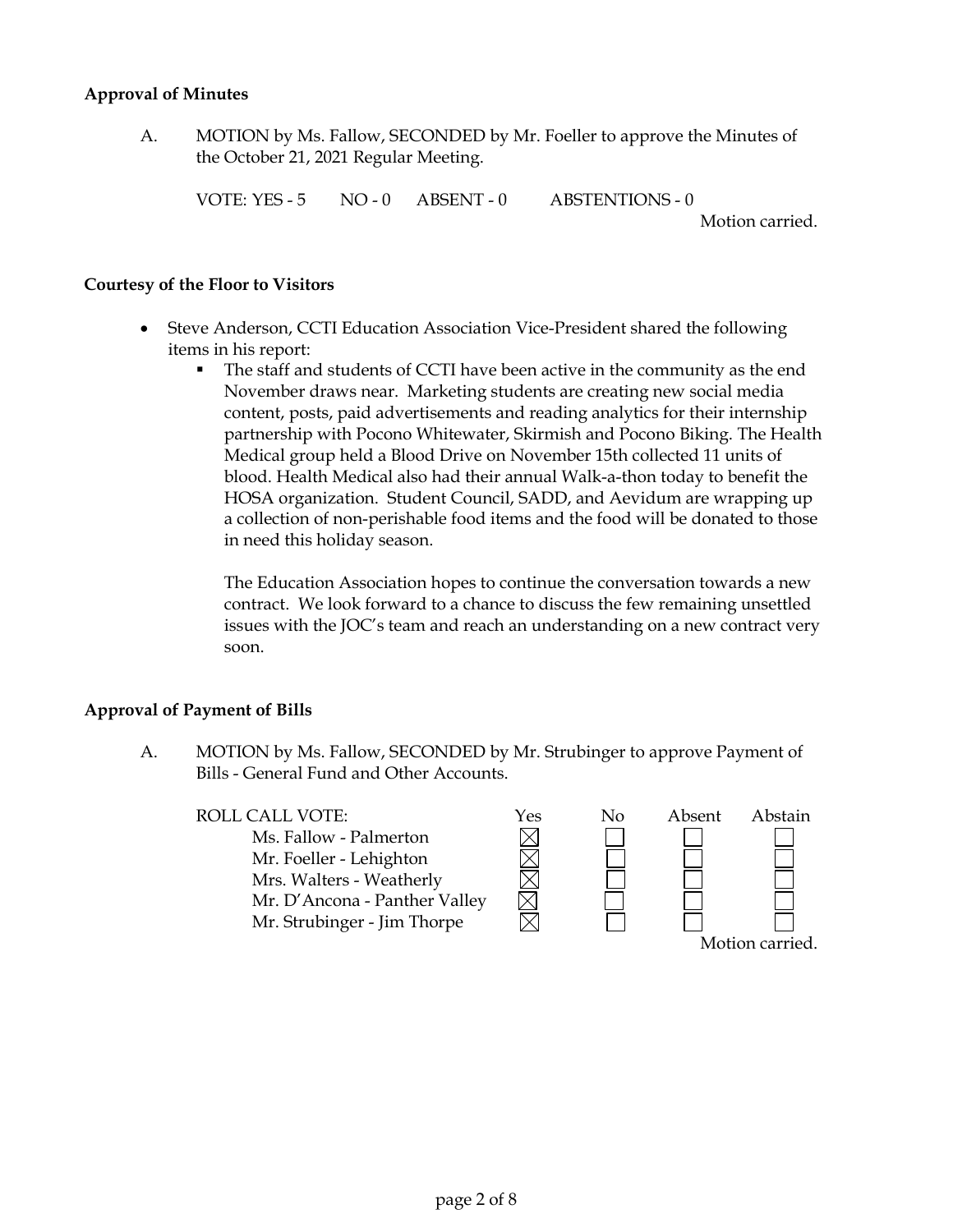#### **Approval of Treasurer's Reports (October 2021)**

A. MOTION by Mr. Foeller, SECONDED by Mrs. Walters to approve the Treasurer's Report for October 2021 showing a final balance of \$6,345,218.50 in the General Fund, and \$68,879.38 in the Student Activities Account.



#### **Administrative Reports**

# **Mr. Reinbold, Administrative Director introduced the following to present:**

Principal's Report – Mr. Brent Borzak

In Mr. Borzak's absence, his report was shared in paper copy. The 2020-2021 school year has entered the second marking period. Report cards have been mailed out. Parent Teacher Conferences were a success, over eighty parents attended. CCTI hosted a Financial Aide night on October 28th, as a follow up to our JR/SR Information Night. The after school extra help program is up and running and students are obtaining the extra help they need to be successful. The restaurant, salon and school store have been operating successfully. Pre-NOCTI (National Occupational Competency Testing Institute) data has been distributed to our technical instructors. Our Stepping Up program is running, as well as our Student of the Marking Period program. CCTI is partnering with the Manufacturers Resource Center (MRC), who will be starting a venue in Carbon County for their "Dream Team." CCTI is planning to partake in the *What's So Cool About Manufacturing* event and competition in 2022, which is hosted by the MRC. We honored our Carbon County Veterans and all Veterans, with our annual Veterans Day Presentation on November 11th. All CCTI students and staff continue to be prudent with following social distancing and masking throughout the building.

 Business Administrator's Report – Mr. Jeffry P. Deutsch, Business Administrator 2022-2023 CCTI Budget Update: The 2022-2023 CCTI Budget motion is on the agenda for approval. This motion forwards the 2022-2023 CCTI Budget to the five participating districts for their approval. There is a 2.2% increase in expenditures from budget year 2021-2022 to 2022-2023. Again, there will be no overall increase to the five participating school districts. 2022-2023 will mark the 9th consecutive year of an overall zero budget increase to

the five sending districts.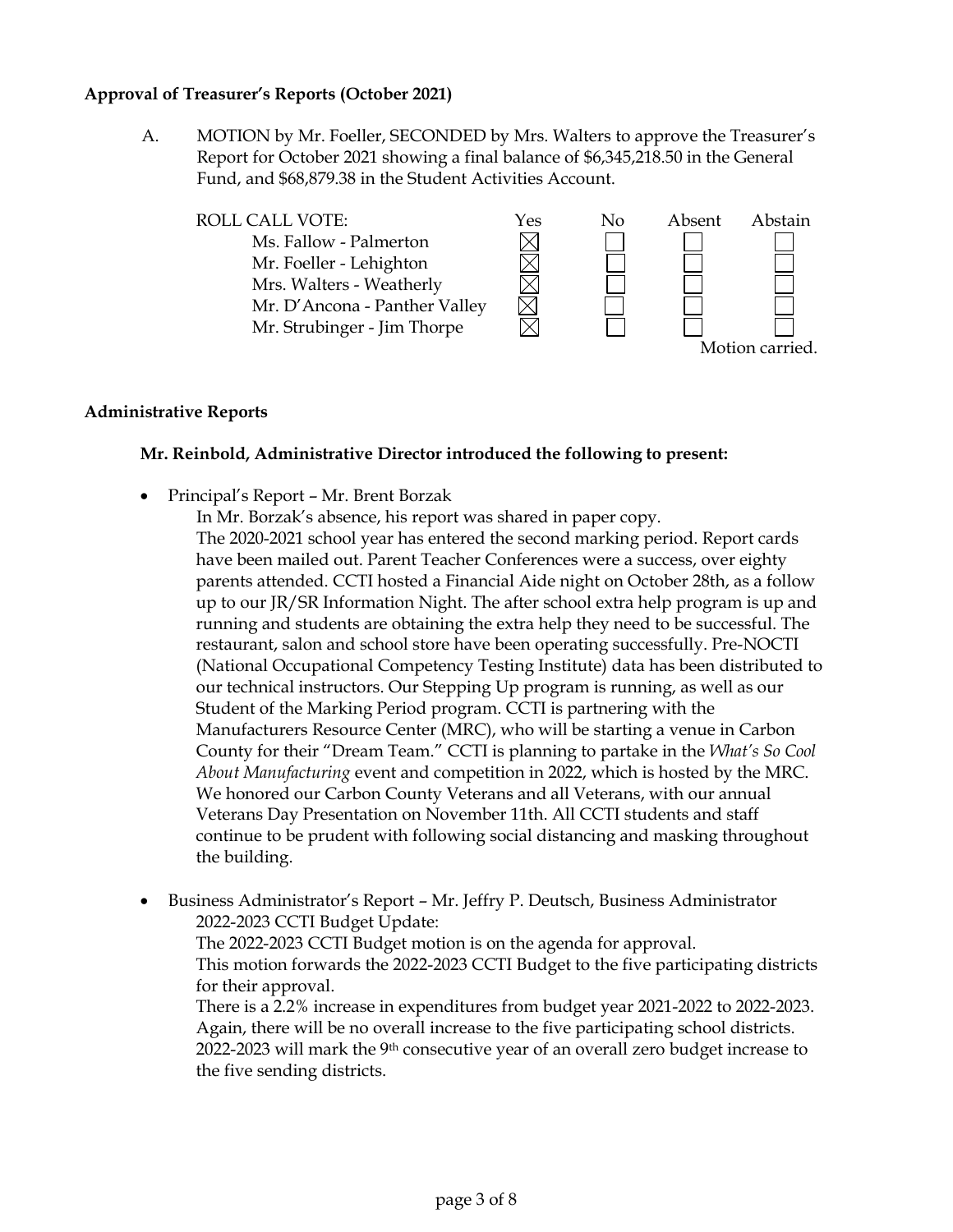- Building and Grounds Report Mr. Ken Walters, Supervisor of Buildings and Grounds
	- o Mr. Deutsch and Mr. Walters were able to renegotiate CCTI's energy contract in 2019 while energy prices were at an all-time low. The contract is through 2024. Items like these among others allow CCTI to continue to offer a flat budget in an atmosphere of inflation and energy prices on the rise.
	- o Modular home Drafting Design Technology students updated the modular home plans at the request of the customer to add an additional 10 feet. The plans are ready and can now be sent out for approval and the students will start to build.
	- o Carpentry students just finished a shed expansion for CCTI maintenance.
- Facilitator of Special Education Report Mrs. Christine Trovato, Facilitator of SpecialEducation
	- o Special Population Numbers
		- Students with IEPs 83
			- $\bullet$  Full time 53
			- $\bullet$  Half time  $-30$
		- Students with GIEPs (Gifted) 2
		- Section 504 Service Plans 22
		- Homeless Students 2
		- **English Language Learners 3**
	- o Information Purposes
		- **Autism Awareness**
	- o Looking Forward
		- **Staff Autism presentation**
- Technology Report Mr. Nate Rinda, Director of Technology
	- o Chromebooks All new Chromebooks are set up and distributed to those in need.
	- o Graphic Design Started updating computer Lab iMacs to latest MAC OS.
	- o GED Pearson Vue Testing center server updates.
	- o CCTI File server Updates and cleanup.
	- o CDT (Classroom Diagnostic Tools) 1st round of testing in progress. Configured to work on CCTI Chromebooks. Content server updated.
	- o School Store New Point of Sales System set up.
	- o Marketing Set up new Sublimation printer.
	- o Continued support/training to staff and students with Google Suite and all technology needs.
- Superintendent of Record Report Mr. David McAndrew, Jr., Panther Valley School District Superintendent
	- o Nothing to report at this time.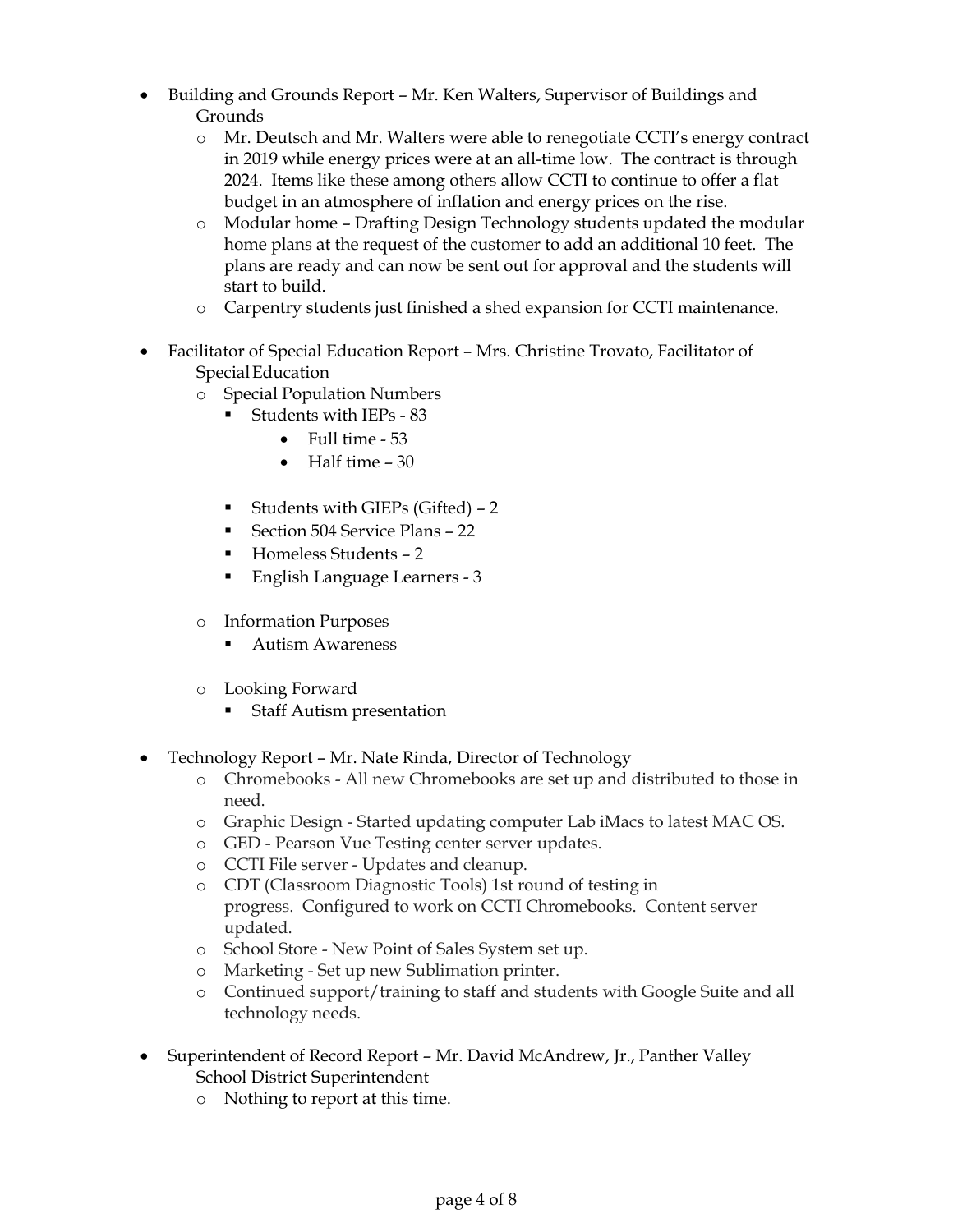Mr. Reinbold shared that CCTI has submitted a grant for a plasma cutting table for the welding technology area (approximately \$25-30,000). With that addition, the welding upgrades will be complete. Most of the upgrades were purchased through grant funding.

# **Items of Business**

#### *Personnel*

#### **Teacher Mentor Reaffirmed**

- A. MOTION by Ms. Fallow, SECONDED by Mrs. Walters to reaffirm the following individual as Teacher Mentor at the established stipend of \$750.00, as indicated below:
	- Harold Resh for Stephanie Gombert (October 26, 2020 through October 25, 2021)

#### ROLL CALL VOTE:  $Y$ es No Absent Abstain MMMM Ms. Fallow - Palmerton Mr. Foeller - Lehighton Mrs. Walters - Weatherly Mr. D'Ancona - Panther Valley Mr. Strubinger - Jim Thorpe Motion carried.

# **Substitutes Approved**

- B. MOTION by Mr. Foeller, SECONDED by Ms. Fallow that the below listed individuals be approved to substitute for the 2021-2022 school year at the established rates, as follows:
	- Tiana Genetti Custodian/Maintenance/Groundskeeper/Cleaner, Van/Bus Driver
	- Julian Valentini Teacher, Instructional Aide, Tutor

VOTE: YES - 5 NO - 0 ABSENT - 0 ABSTENTIONS - 0

Motion carried.

# *Education*

MOTION by Ms. Fallow, SECONDED by Mrs. Walters that the following motions be approved:

#### **Hugh O'Brian Youth Leadership Program Attendance Approved**

A. that two (2) CCTI students attend the Hugh O'Brian Youth Leadership Program (HOBY) at a location to be determined in June of 2022 at a cost not to exceed \$650 for both students to defer the cost of registration, meals, and lodging.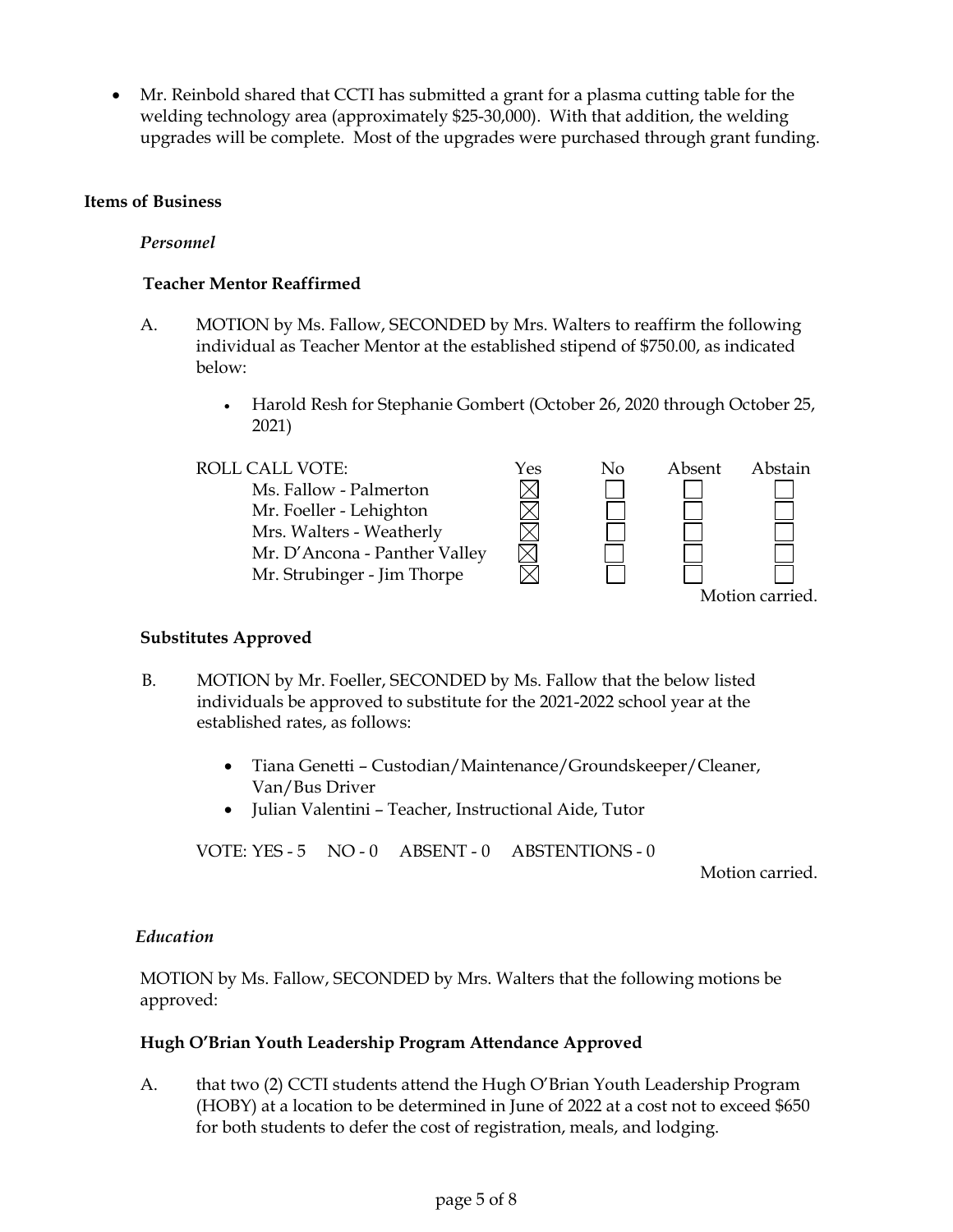#### **DECA District Competition Attendance Approved**

B. that twenty-four (24) CCTI students attend DECA District Competition at Lehigh Carbon Community College, December 14, 2021 in Schnecksville, PA at a cost of \$980.00, to cover student and advisor/competition assistant/chaperone costs. Ms. Jalissa Kuehner, DECA Advisor, Mrs. Sandi Kohutka, and Mr. Scott Bartholomew, DECA Assistant Advisors, will chaperone this event.



#### *Budget & Finance*

#### **Forwarding of CCTI 2022-2023 Proposed Secondary Budget Approved**

- A. MOTION by Mr. Foeller, SECONDED by Mr. Strubinger to approve the 2022-2023 Proposed Secondary Budget for Carbon Career & Technical Institute, calling for Receipts and Expenditures in the amount of \$9,050,721 to be forwarded as presented to the Boards of School Directors in each of the participating school districts for final adoption by Resolution.
	- Note: The 2022-2023 proposed CCTI Budget represents a 0.00% increase in district member share compared to the 2021-2022 year increase of 0.00%, the 2020-2021 year increase of 0.00%, the 2019-2020 year increase of 0.00%, the 2018-2019 year increase of 0.00%, the 2017-2018 year increase of 0.00%, the 2016-2017 year increase of 0.00%, the 2015-2016 year increase of 0.00%, the 2014-2015 year increase of 0.00%, and the 2013-2014 year increase of 0.50%.

| <b>ROLL CALL VOTE:</b>        | Yes | Nο | Absent | Abstain |
|-------------------------------|-----|----|--------|---------|
| Ms. Fallow - Palmerton        |     |    |        |         |
| Mr. Foeller - Lehighton       |     |    |        |         |
| Mrs. Walters - Weatherly      |     |    |        |         |
| Mr. D'Ancona - Panther Valley |     |    |        |         |
| Mr. Strubinger - Jim Thorpe   |     |    |        |         |
|                               |     |    |        |         |

*Buildings & Grounds*

NONE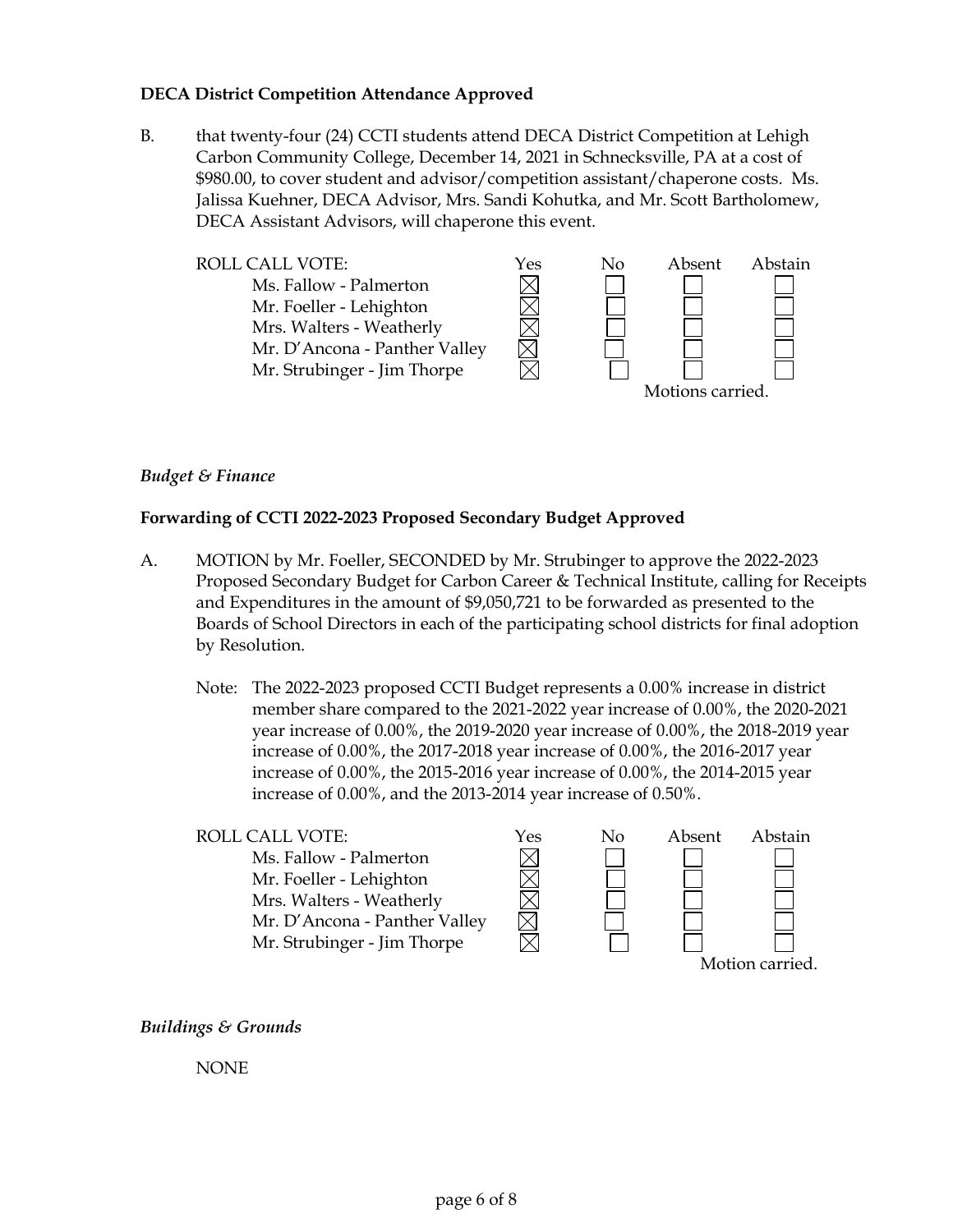# *Administrative*

NONE

# **Reports**

A. MOTION by Mrs. Fallow SECONDED by Mr. Foeller to accept the Carbon Career & Technical Institute Foundation Report, as presented.

Note: The balance in this account stands at \$969.48.

VOTE: YES - 5 NO - 0 ABSENT - 0 ABSTENTIONS - 0

Motion carried.

# **Administrative Reports**

- A. MOTION by Mrs. Fallow, SECONDED by Mrs. Walters to accept Administrative Reports from the following:
	- a. Mr. Brent Borzak, Principal
	- b. Mrs. Christine Trovato, Facilitator of Special Education
	- c. Ms. Francine Kluck, Adult Education Site Supervisor

VOTE: YES - 5 NO - 0 ABSENT - 0 ABSTENTIONS - 0

Motion carried.

# **Old Business**

**NONE** 

# **New and Miscellaneous Business**

- A. MOTION by Mr. Foeller SECONDED by Mrs. Fallow to acknowledge receipt of the conference report submitted by the below listed individuals, as presented:
	- a. Michele Klock, Cooperative Education/School Improvement Coordinator after virtually attending the PACTA Cooperative Education Conference October 14 & 15, 2021
	- b. Michele Klock, Cooperative Education/School Improvement Coordinator after attending the PACTA Fall Workshop for CTE Teacher & Instructional Coaches October 21 & 22, 2021 at the Penn Stater Conference Center and Hotel, State College, PA
	- c. Eugene Colosimo, Guidance Counselor after attending the PACTA Fall Workshop